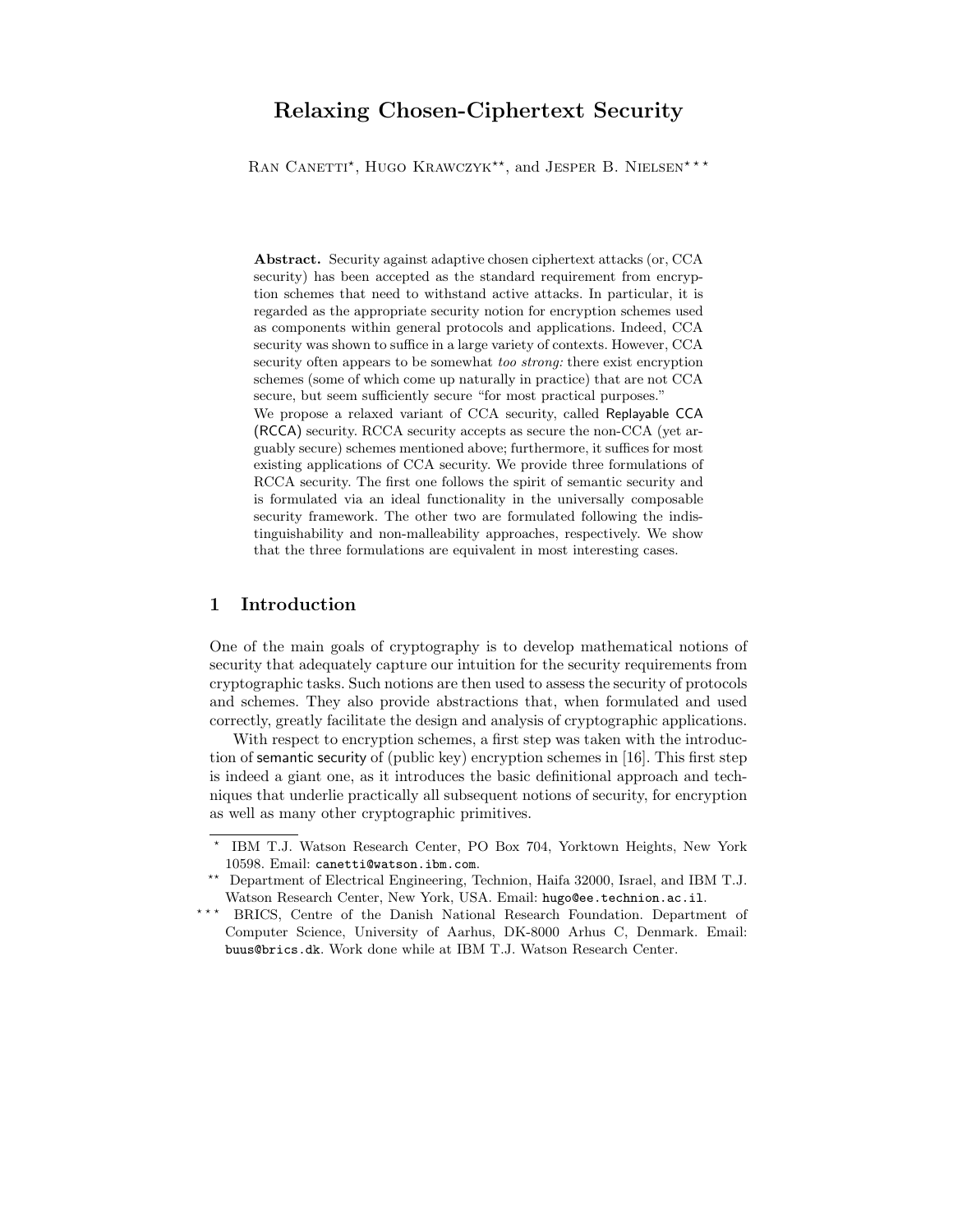However, semantic security under chosen-plaintext attacks as defined in [16] captures only the very basic requirement from an encryption scheme, namely secrecy against "passive" eavesdroppers. In contrast, when an encryption scheme is used as a component within a larger protocol or system, a much wider array of attacks against the scheme are possible. Specifically, adversaries may have control over the messages that are being encrypted, but may also have control over the ciphertexts being delivered and decrypted. This opens new ways for the attacker to infer the outcome of the decryption of some ciphertexts by observing the system (see e.g.  $[6, 19]$ ).

Several notions of "security against active adversaries" were proposed over the years in order to capture such often subtle security concerns. These notions include semantic security against Lunchtime Attacks (or, IND-CCA1 security), semantic security against Adaptive Chosen Ciphertext Attacks (or, IND-CCA2 security), Non-Malleability against the above attacks, and more [21, 23, 12, 3]. In particular, CCA2 security (where the semantic-security and the non-malleability formulations are equivalent) became the "golden standard" for security of encryption schemes in a general protocol setting. Indeed, CCA2 security (or simply CCA security) was demonstrated to suffice for a number of central applications, such as authentication and key exchange  $[12, 2, 10]$ , encrypted password authentication [17], and non-interactive message transmission [7]. In addition, in [7] CCA is shown to suffice for realizing an "ideal public-key encryption functionality" within the universally composable security (UC) framework, thus demonstrating its general composability properties.

CCA security is indeed a very strong and useful notion. But is it necessary for an encryption scheme to be CCA-secure in order to be adequate for use within general protocol settings? Some evidence that this may not be the case has been known all along: Take any CCA-secure encryption scheme S, and change it into a scheme  $S'$  that is identical to  $S$  except that the encryption algorithm appends a 0 to the ciphertext, and the decryption algorithm discards the last bit of the ciphertext before decrypting. It is easy to see that  $S'$  is no longer CCA-secure, since by flipping the last bit of a ciphertext one obtains a different ciphertext that decrypts to the same value as the original one, and this "slackness" is prohibited by CCA security. But it seems that this added slackness of  $S'$  is of no "real consequence" in most situations. In other words,  $S'$  appears to be just as secure as S for most practical purposes. This example may seem contrived, but it in fact turns up, in thin disguises, in a number of very natural settings. (Consider for instance an implementation of some CCA-secure scheme, where for wider interoperability the decryption algorithm accepts ciphertexts represented both in big-endian and in little-endian encodings. We mention other natural examples within.) In fact, some relaxations of CCA-security were already proposed in the literature in order to address this example and similar ones, e.g. [19, 24, 1, 20]. However, while being good first steps, these notions were not fully justified as either sufficient or necessary for applications. (See more details within.)

We propose a new relaxed version of CCA-security, called Replayable CCA (RCCA) security. In essence, RCCA is aimed at capturing encryption schemes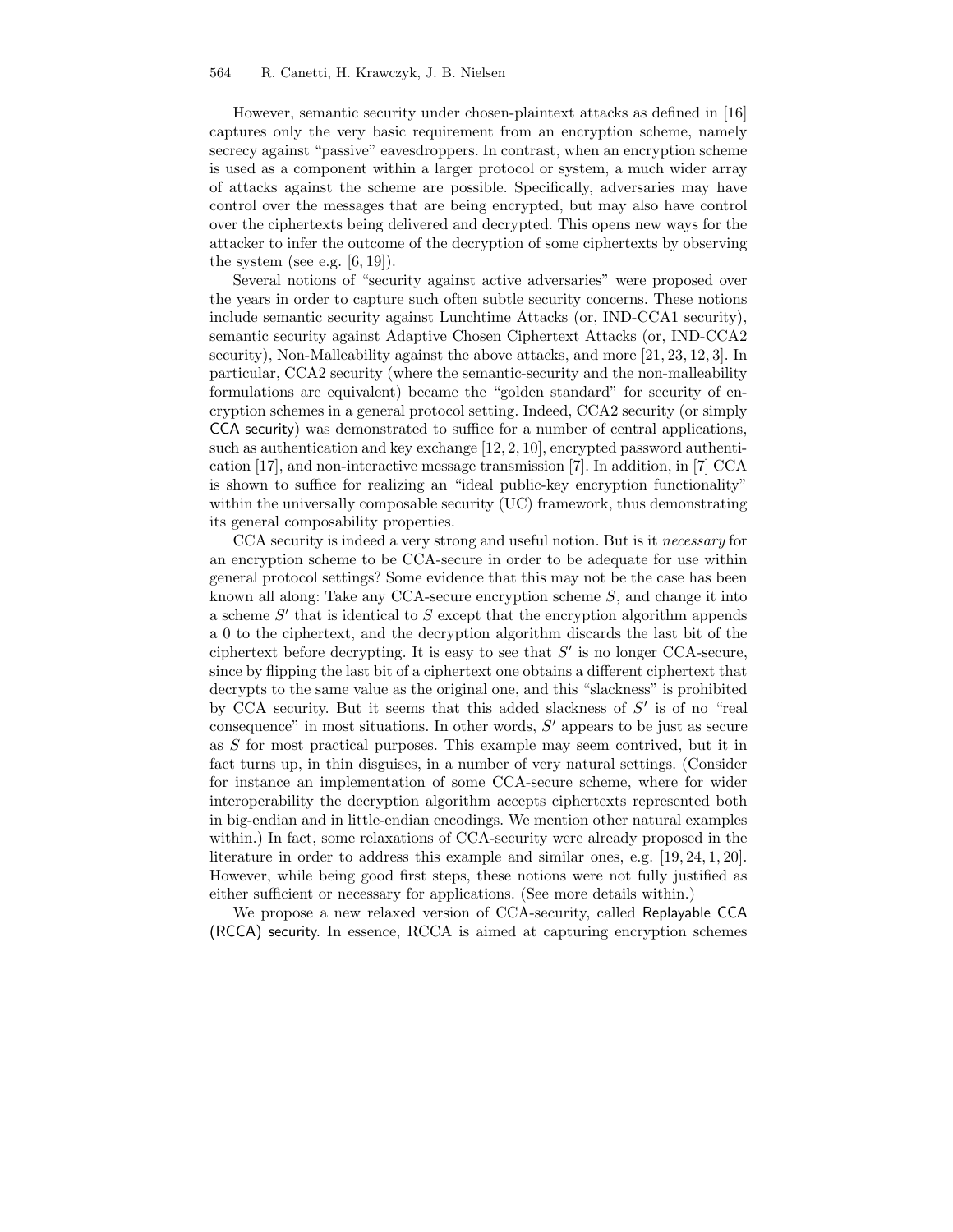that are CCA secure "except that they allow anyone to generate new ciphertexts that decrypt to the same value as a given ciphertext." RCCA is strictly weaker than CCA security. In fact, it is strictly weaker than the relaxations in [19, 24, 1]. The rationale behind RCCA is that as far as an attacker in a protocol setting is concerned, generating *different* ciphertexts that decrypt to the *same* plaintext as a given ciphertext has the same effect as copying (or, "replaying") the same ciphertext multiple times. Since replaying a ciphertext multiple times is unavoidable even for CCA secure encryptions, RCCA security would have "essentially the same effect" as CCA security.

To substantiate this intuition, we prove that RCCA security suffices for all of the above major applications of CCA secure encryption (authentication, key exchange, etc.). We also demonstrate that the hybrid encryption paradigm can be based on RCCA security rather than CCA security. (Hybrid encryption calls for encrypting a key  $k$  using an asymmetric encryption and then encrypting a long message using symmetric encryption with key  $k$ .)

It should be stressed that the above rationale holds only as long as the protocol that uses the scheme makes its decisions based on the outputs of the decryption algorithm, and does not directly compare ciphertexts. Arguably, most applications of CCA secure encryption have this property. However, in some applications it is natural and helpful to directly compare ciphertexts. For instance, consider a voting scheme in which votes are encrypted, and illegal duplicate votes are detected via direct ciphertext comparison. In such cases, the full power of CCA security is indeed used.

We provide three formulations of RCCA security. The first two are formulated via "guessing games" along the lines of CCA security. The first of these, called IND-RCCA, has the flavor of "security by indistinguishability" (or, IND-CCA2 in the terminology of [3]) with a CCA-style game that allows for plaintext replay. The second notion, called NM-RCCA, has the flavor of non-malleability in a CCAstyle game that allows for plaintext replay. The third notion, called UC-RCCA, is formulated via an ideal functionality in the UC framework [7]. This ideal functionality, called  $\mathcal{F}_{\text{rpke}}$ , is obtained by modifying the ideal functionality  $\mathcal{F}_{\text{pke}}$ in [7] to explicitly allow the environment to generate ciphertexts that decrypt to the same value as a given ciphertext. Having been formulated in the UC framework, this notion provides strong and general composability guarantees. Furthermore, in the spirit of semantic security, it provides a clear and explicit formalization of the provided security guarantee. It also explicitly demonstrates the exact sense in which RCCA weakens CCA.<sup>1</sup>

We show that, when applied to encryption schemes where the message domain is "large" (i.e., super-polynomial in the security parameter), the three notions are equivalent.<sup>2</sup> When the message domain is polynomial in size, we have

<sup>1</sup> Krohn in [20] studies various relaxations of CCA security and their respective strengths. One of these notions is essentially the same as IND-RCCA security. However, no concrete justification for this notion is provided.

<sup>&</sup>lt;sup>2</sup> We say that an encryption scheme has message domain D if, for any message  $m \in D$ , the process of encrypting m and then decrypting the resulting ciphertext returns  $m$ .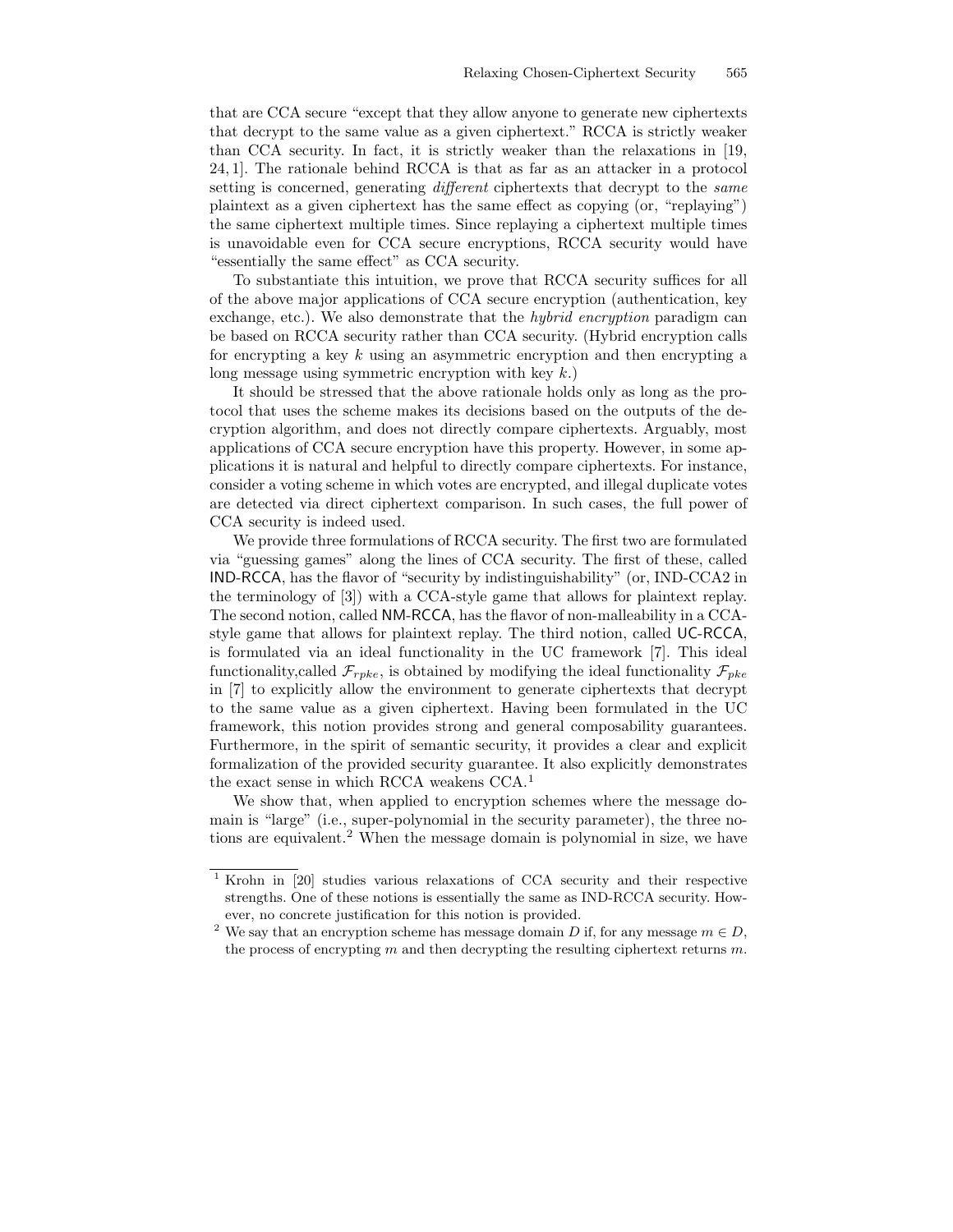that UC-RCCA implies NM-RCCA, and NM-RCCA implies IND-RCCA. We also show, via a separating example, that in this case IND-RCCA does not imply NM-RCCA. Whether NM-RCCA implies UC-RCCA for polynomial message domains remains open.

For schemes that handle large message domains, having the three equivalent formalizations allows us to enjoy the best of each one: We have the intuitive appeal and strong composability of the UC-RCCA, together with the relative simplicity of NM-RCCA and IND-RCCA. Indeed, the case of large message domains is arguably the most interesting one, since most existing encryption schemes are either directly constructed for large message domains, or can be extended to deal with large domains in a natural way. Also, most applications of public-key encryption, e.g. encrypting an identity or a key for symmetric encryption, require dealing with large message domains.

The three notions in a nutshell. Let us briefly sketch the three notions. See Section 3 for more detailed description and rationale. First recall the standard (indistinguishability based) formulation of CCA security for public-key cryptosystems. Let  $S = (gen, enc, dec)$  be a public-key encryption scheme where gen is the key generation algorithm, enc is the encryption algorithm, and dec is the decryption algorithm. Informally, S is said to be CCA secure if any feasible attacker A succeeds in the following game with probability that is only negligibly more than one half. Algorithm *gen* is run to generate an encryption key e and a decryption key d. A is given e and access to a decryption oracle  $dec(d, \cdot)$ . When A generates a pair  $m_0, m_1$  of messages, a bit  $b \stackrel{\text{R}}{\leftarrow} \{0,1\}$  is chosen and A is given  $c = enc(e, m_b)$ . From this point on, A may continue querying its decryption oracle, with the exception that if  $A$  asks to decrypt the "test ciphertext" c, then A receives a special symbol test instead of the decryption of  $c$ . A succeeds if it outputs b.

IND-RCCA is identical to CCA, with the exception that the decryption oracle answers test whenever it is asked to decrypt any ciphertext that decrypts to either  $m_0$  or  $m_1$ , even if this ciphertext is different than the test ciphertext c. Indeed, in the IND-RCCA game the ability to generate new ciphertexts that decrypt to the test ciphertext does not help the adversary. (Yet, it is not immediately clear from this formulation that we did not weaken the security requirement by too much. The justification for this notion comes mainly from its equivalence with UC-RCCA, described below.)

 $NM-RCCA$  is identical to  $IND-RCCA$ , with the exception that  $A$  succeeds if  $m_0 \neq m_1$  and it outputs a ciphertext c' that decrypts to  $m_{1-b}$ . Note that if we required A to output  $m_{1-b}$  explicitly, we would get a requirement that is only a reformulation of IND-RCCA. So the difference is in the fact that here A is only required to output an encryption of  $m_{1-b}$ , without necessarily being

Thus the larger the domain, the stronger the requirement. (Encryption schemes with large message domain should not be confused with encryption schemes that guarantee security only if the message is taken uniformly from a large domain. The latter is a weak notion of security, whereas the former is only a correctness requirement, and can be used in conjunction with any security requirement.)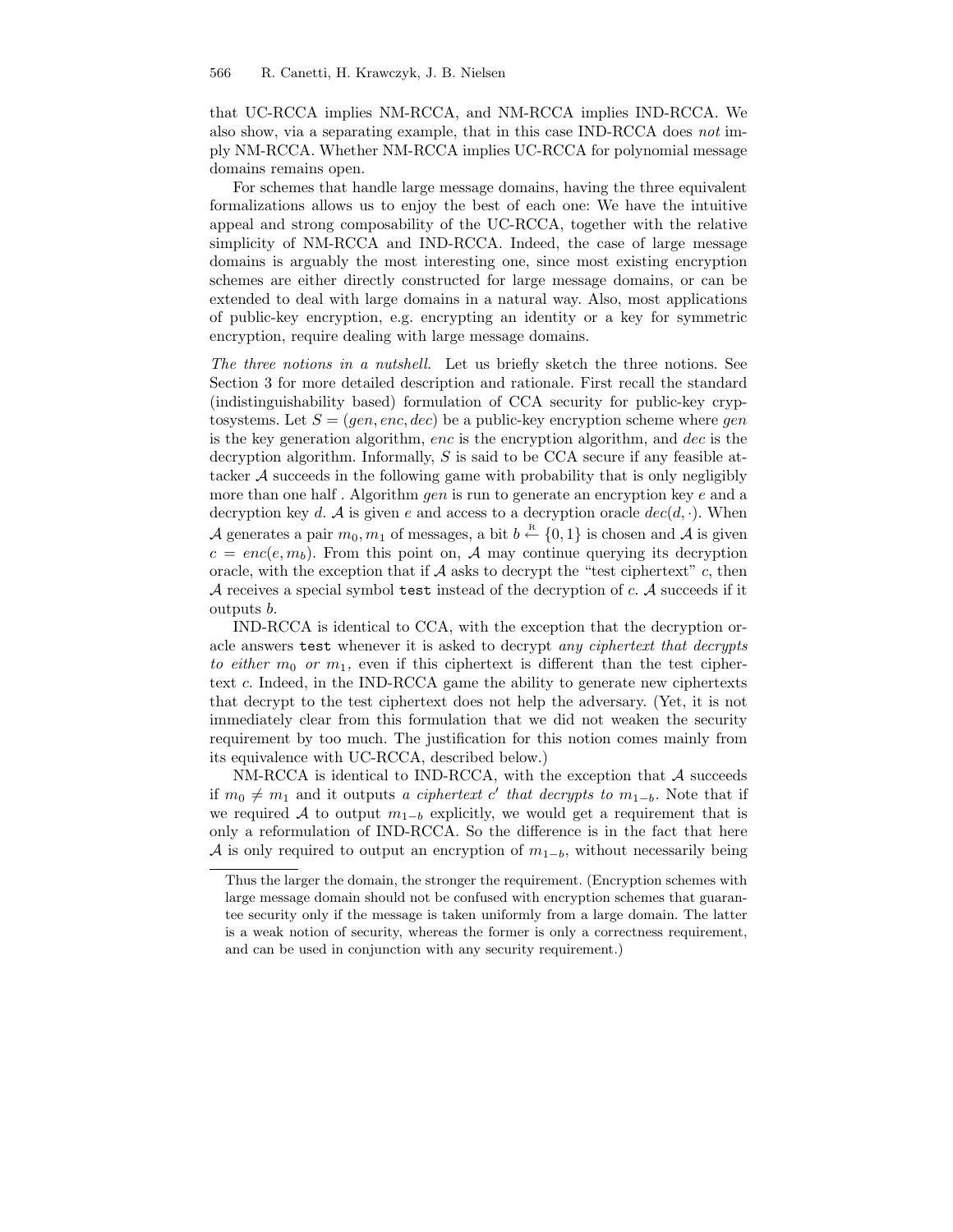able to output  $m_{1-b}$  explicitly. This requirement has a flavor of non-malleability, thus the name. (Indeed, it can be regarded as a non-malleability requirement in which the attacker is considered successful as long as the "malleability relation" it uses is not the "equality relation.")

UC-RCCA is defined via an ideal functionality,  $\mathcal{F}_{rpke}$ . To best understand  $\mathcal{F}_{rpke}$ , let us first recall the "ideal public-key encryption" functionality,  $\mathcal{F}_{pke}$ , from [7], that captures CCA security.<sup>3</sup> In fact, instead of getting into the actual mechanism of  $\mathcal{F}_{pke}$  (see Section 3), let us only sketch the security guarantee it provides. Functionality  $\mathcal{F}_{pke}$  captures the behavior of an "ideal encryption service." That is,  $\mathcal{F}_{pke}$  provides an encryption interface that is available to all parties, and a decryption interface that is available only to one privileged party, the decryptor. When querying the encryption interface with some message  $m$ , a ciphertext c is returned. The value of c is chosen by the adversary, without any knowledge of m. This guarantees "perfect secrecy" for encrypted messages. When the decryption interface is queried with a "legitimate encryption of  $m$ " (i.e., with a string c that was the outcome of a request to encrypt  $m$ ), then the returned value is  $m$ . Since there is no requirement on how "illegitimate ciphertexts," i.e. strings that were not generated using the encryption interface, are being decrypted,  $\mathcal{F}_{pke}$  allows the adversary to choose the decryption values of these ciphertexts.

Functionality  $\mathcal{F}_{rpke}$  is identical to  $\mathcal{F}_{pke}$ , except that it allows the adversary to request to decrypt "illegitimate ciphertexts" to the same value as some previously generated legitimate ciphertext. This directly captures the relaxation where the adversary is allowed to generate new ciphertexts which decrypt to the same (unknown) value as existing ciphertexts. It also demonstrates that RCCA does not weaken CCA-security beyond allowing for "plaintext replay" by the attacker.

Between RCCA security and CCA security. As sketched above, RCCA security allows anyone to modify a given ciphertext  $c$  into a different ciphertext  $c'$ , as long as  $c$  and  $c'$  decrypts to the same message. One potential strengthening of RCCA security is to require that it will be possible to detect, given two ciphertexts  $c$ and  $c'$ , whether one is a "modified version" of the other. (Indeed, the "endian changing" example given above has this additional property.) Here it is natural to distinguish between schemes where the detection algorithm uses the secret decryption key, and schemes where the detection can be done given only the public encryption key. We call such schemes secretly detectable RCCA (sd-RCCA) and publicly detectable RCCA (pd-RCCA), respectively.

We first observe that pd-RCCA security is essentially equivalent to the notions proposed by Krawczyk [19], Shoup [24], and Ann, Dodis and Rabin [1]. (The notions are called, respectively, loose ciphertext-unforgeability, benign malleability, and generalized CCA security, and are essentially the same.) Next we study the relations between these notions. It is easy to see that:

<sup>3</sup> In [7] it is mistakenly claimed that CCA security is a *strictly* stronger requirement than realizing  $\mathcal{F}_{pke}$  for non-adaptive adversaries. However, as shown in this work, the two requirements are actually equivalent. The mistake in [7] and the equivalence proof were independently discovered in [18].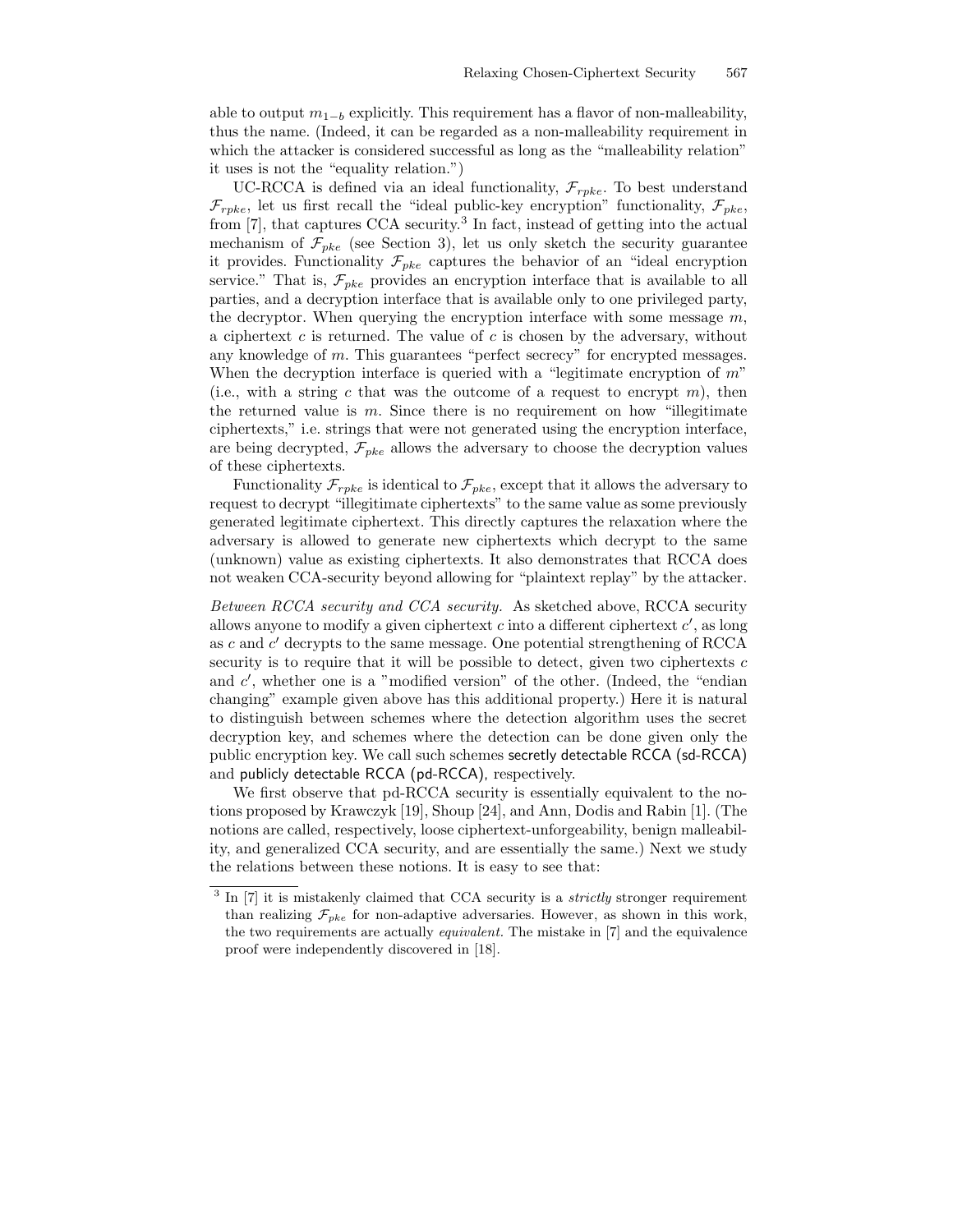CCA security  $\Rightarrow$  pd-RCCA security  $\Rightarrow$  sd-RCCA security  $\Rightarrow$  RCCA security. We show that the two leftmost implications are strict. (The first is implied by the above "endian changing" example; the second holds for schemes with message space 3 or larger, or alternatively under the DDH assumption.) Whether sd-RCCA security is equivalent to RCCA security remains open.

Finally, we provide a generic construction that turns any RCCA secure scheme (with message domain  $\{0,1\}^k$  where k is the security parameter) into a CCA scheme. The construction is quite efficient, and uses only shared-key primitives. This in essence demonstrates that the existence of an RCCA secure encryption scheme implies the existence of a CCA secure scheme without any additional computational assumptions. Also, this construction may provide an alternative way of obtaining CCA security.

Symmetric encryption. In this work we develop the RCCA notions mainly for public-key encryption. However, the notion can be adapted to the symmetric-key setting in a straightforward way. We outline this generalization in [8].

Organization. Section 2 recalls the formulation of CCA security, and establishes its equivalence with the universally composable notion of security for public-key encryption schemes (against non-adaptive adversaries) as defined in [7]. Section 3 presents the three variants of RCCA security and establishes the relationships among them. Section 4 studies the detectable variants of RCCA security. It also shows how to turn any RCCA secure scheme into a CCA secure one. Section 5 demonstrates several central applications where RCCA security can be used instead of CCA security. Most proofs are omitted from this extended abstract. They can be found in [8].

## 2 Prolog: On CCA security

Before introducing our RCCA definitions, we recall the formulation of CCA security. We also demonstrate that the notion of secure public-key encryption in the universally composable framework [7] is equivalent to CCA security. (In particular, this corrects the erroneous claim from [7] that the UC characterization is strictly weaker than CCA security. The mistake in [7] and the equivalence proof were discovered independently in [18].) This equivalence sets the stage for the presentation of RCCA. In particular, by comparing the UC formalizations of CCA security and of RCCA security it is easier to see that the technical relaxation from CCA to RCCA coincides with the intuition behind the later notion as described above, namely, that "replayable CCA" is identical to CCA except for the added ability of the attacker to generate new ciphertexts that decrypt to the same plaintexts as previously seen ciphertexts. We start by establishing the basic formal setting for public-key encryption schemes.

#### 2.1 CCA secure encryption schemes

Public-key encryption schemes. Throughout the paper we consider (public key) encryption schemes as triples of probabilistic polynomial-time algorithms  $S =$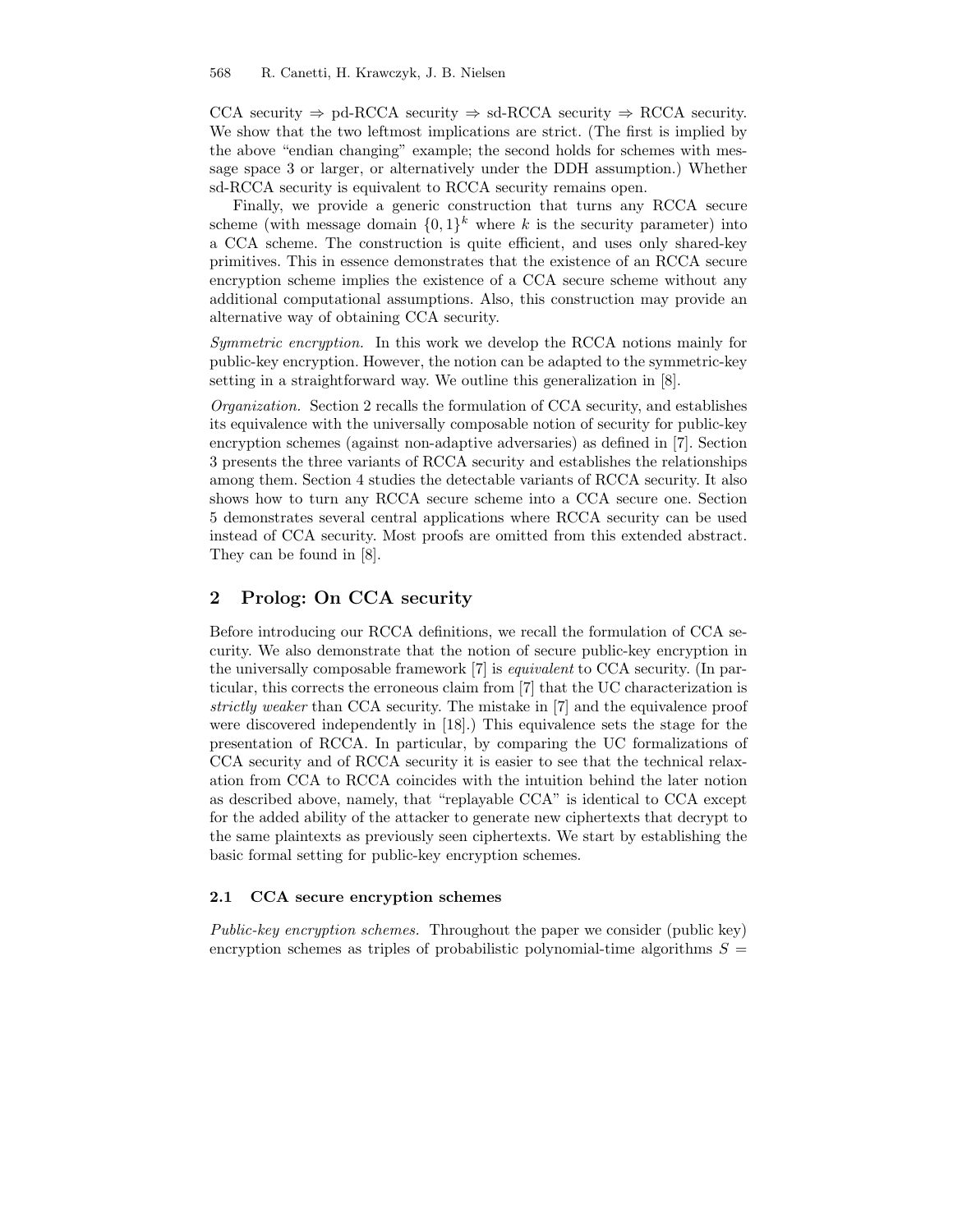(gen, enc, dec) together with an ensemble of finite domains (sets)  $\mathcal{D} = \{D_k\}_{k\in\mathbb{N}}, D_k \subset$  $\{0,1\}^*$ . Algorithm gen, on input  $1^k$  (k is a security parameter), generates a pair of keys  $(e, d)$ . The encryption and decryption algorithms, enc and dec, satisfy that if  $(e, d) = gen(1^k)$ , then for any message  $m \in D_k$  we have  $dec_d (enc_e(m)) =$  $m$  except with negligible probability. The range of the decryption function may include a special symbol invalid  $\notin \mathcal{D}_k, \forall k$ .

#### The CCA Game

The game proceeds as follows, given an encryption scheme  $S = (gen, enc, dec)$ , an adversary F, and value k for the security parameter. **Key generation:** Run  $(e, d) \leftarrow gen(1^k)$ , and give e to F. First decryption stage: When  $F$  queries (ciphertext, c), compute  $m = dec_d(c)$  and give m to F. Encryption stage: When F queries (test messages,  $m_0, m_1$ ),  $m_0, m_1 \in$  $D_k$ , and  $m_0 \neq m_1$ , compute  $c^* = enc_e(m_b)$  where  $b \stackrel{\text{R}}{\leftarrow} \{0,1\}$ , and give  $c^*$  to  $F$ . (This step is performed only once.) Second decryption stage: When  $F$  queries (ciphertext, c) after  $c^*$  is defined, proceed as follows. If  $c = c^*$  then give test to F.<sup>a</sup> Otherwise, compute  $m = dec_d(c)$  and give m to F. Guessing stage: When  $F$  outputs (guess,  $b'$ ), the outcome of the game is determined as follows. If  $b' = b$  then F wins the game. Otherwise, F loses the game. Fig. 1. The CCA Game.

 $^a$  The symbol test is a reserved symbol, which is different from all possible outputs of dec.

CCA security. We recall the definition of CCA security (or IND-CCA2) for public key encryption schemes. See [23, 12, 3]. Let  $S = (gen, enc, dec)$  be an encryption scheme over domain  $\mathcal{D} = \{D_k\}_{k \in \mathbb{N}}$ . This definition, presented next, is based on the CCA game described in Figure 1.<sup>4</sup>

**Definition 1.** An encryption scheme S is said to be  $CCA$ -secure if any polynomialtime adversary  $F$  wins the IND-CCA game of Figure 1 with probability that is at most negligibly more than one half.

### 2.2 Equivalence of CCA and UC security of encryption schemes

A UC characterization of CCA security. Here we assume some familiarity of the reader with the UC framework. See [8] for a quick review. Within the

<sup>&</sup>lt;sup>4</sup> The explicit requirement in this game that  $m_0 \neq m_1$  is immaterial for the definition of CCA and the later definition of IND-RCCA (in which choosing  $m_0 = m_1$  is of no benefit to the attacker), but will be substantial in our definition of NM-RCCA. Thus, for the sake of uniformity we present all our definitions using the explicit requirement  $m_0 \neq m_1$ .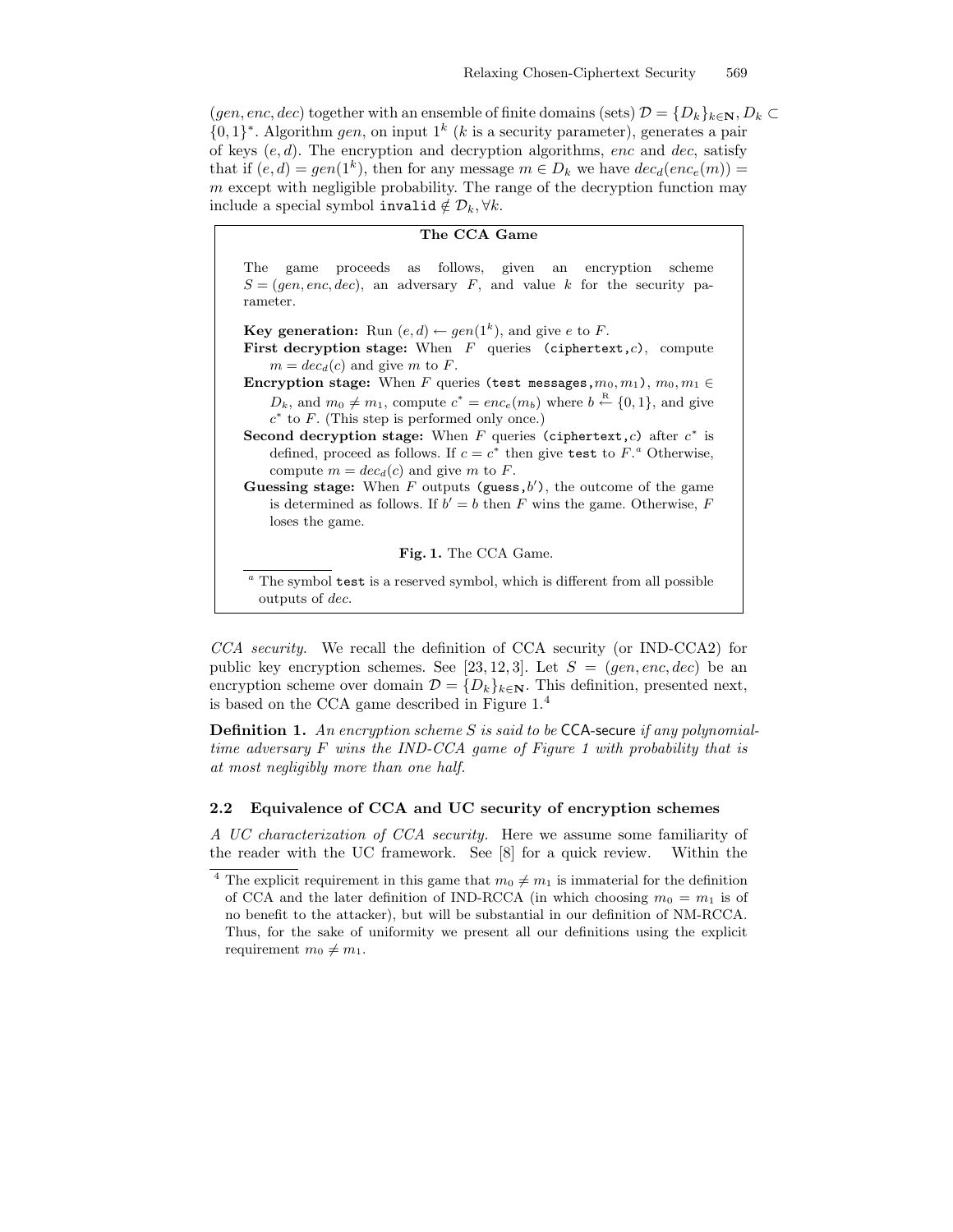UC framework, public-key encryption is defined via the public-key encryption functionality from [7], denoted  $\mathcal{F}_{pke}$  and presented in Figure 2. Functionality  $\mathcal{F}_{pke}$  is intended at capturing the functionality of a public-key encryption scheme as a tool to be used within other protocols. In particular,  $\mathcal{F}_{pke}$  is written in a way that allows realizations that consist of three non-interactive algorithms without any communication. (The three algorithms correspond to the key generation, encryption, and decryption algorithms in the traditional definitions.) All the communication is left to the higher-level protocols that use  $\mathcal{F}_{\textit{pke}}$ .

Referring to Figure 2, we note that id serves as a unique identifier for an instance of functionality  $\mathcal{F}_{pke}$  (this is needed in a general protocol setting when this functionality can be composed with other components, or even with other instantiations of  $\mathcal{F}_{pke}$ ). The "public key value" e has no particular meaning in the ideal scenario beyond serving as an identifier for the public key related to this instance of the functionality, and can be chosen arbitrarily by the attacker. Also, in the ideal setting ciphertexts serve as identifiers or tags with no particular relation to the encrypted messages (and as such are also chosen by the adversary). Yet, rule 1 of the decryption operation guarantees that "legitimate ciphertexts", i.e. those produced and recorded by the functionality under an Encrypt request, are decrypted correctly and the resultant plaintexts remain unknown to the adversary. In contrast, ciphertexts that were not legitimately generated can be decrypted in any way chosen by the ideal-process adversary (yet, since the attacker obtains no information on legitimately encrypted messages, illegitimate ciphertexts will be decrypted to values that are independent from the legitimately encrypted messages.) Note that illegitimate ciphertexts can be decrypted to different values in different activations. This provision allows the decryption algorithm to be non-deterministic with respect to ciphertexts that were not legitimately generated.

 $\mathcal{F}_{pke}$  is parameterized by  $\mathcal{D} = \{D_k\}_{k\in\mathbb{N}}$ , the ensemble of domains of the messages to be encrypted. Given security parameter k,  $\mathcal{F}_{pke}$  encrypts messages in domain  $D_k$ .

Remarks. In [7]  $\mathcal{F}_{pke}$  is slightly different. Specifically, when invoked to encrypt a message m, the functionality there is instructed to hand  $|m|$ , the length of m, to the adversary. Here we do not hand  $|m|$  to the adversary. This means that a protocol that realizes  $\mathcal{F}_{pke}$  may not reveal any information on  $|m|$ , beyond the fact that  $m \in \mathcal{D}_k$ . (Indeed, knowing that  $m \in D_k$  may by itself reveal some information on the length of  $m$ .)

 $\mathcal{F}_{pke}$  captures CCA security. We show the equivalence between the notion of security induced by functionality  $\mathcal{F}_{pke}$  and the notion of CCA security. First, recall the following natural transformation from an encryption scheme S to a protocol  $\pi_S$  that is geared towards realizing  $\mathcal{F}_{pke}$ .

- 1. When activated, within some  $P_i$  and with input (KeyGen, id), run algorithm gen, output the encryption key  $e$  and record the decryption key  $d$ .
- 2. When activated, within some party  $P_j$  and with input (Encrypt, id, e', m), return  $enc_{e'}(m,r)$  for a randomly chosen r. (Note that it does not necessarily hold that  $e' = e$ .)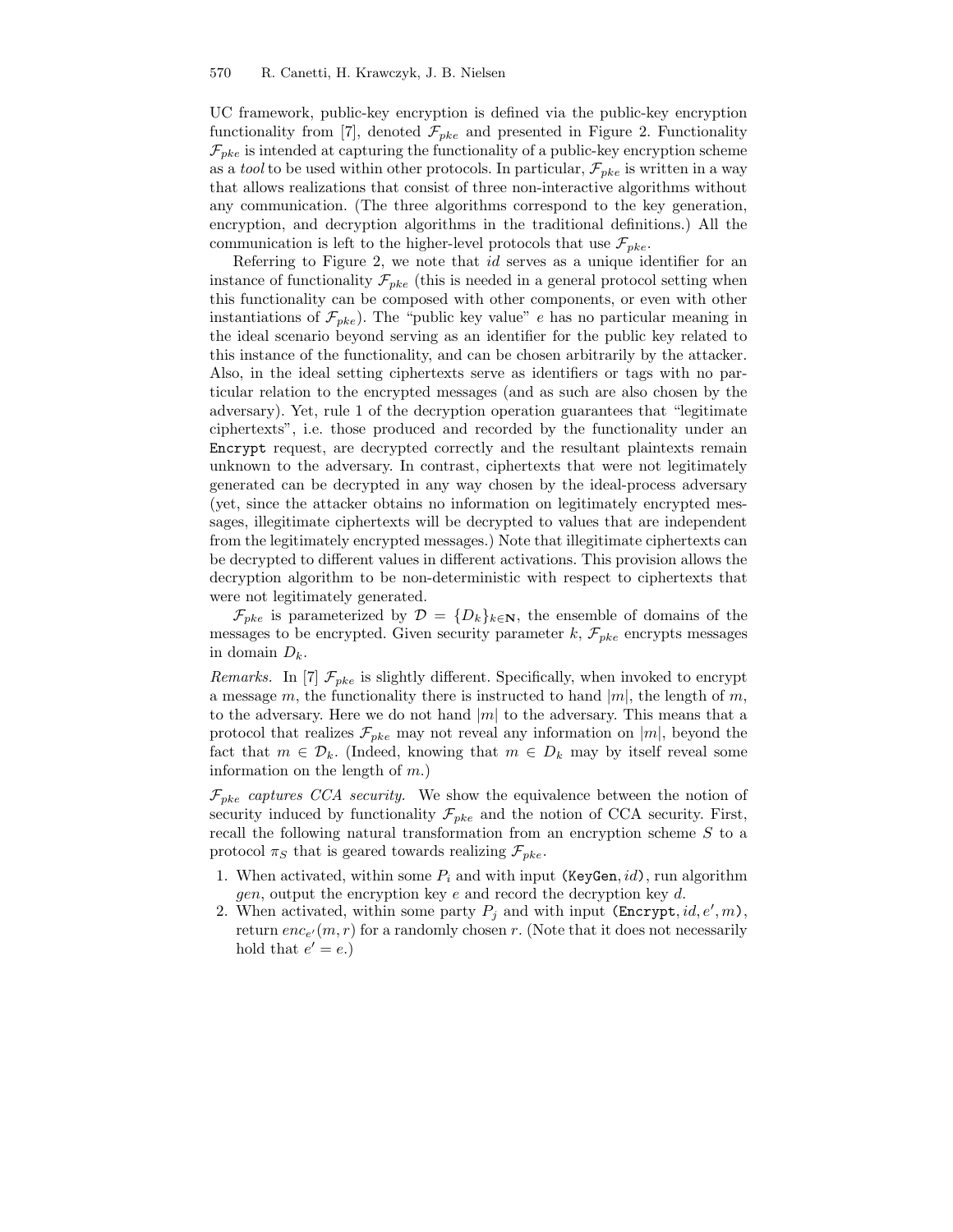Relaxing Chosen-Ciphertext Security 571 Functionality  $\mathcal{F}_{pke}$ 

 $\mathcal{F}_{pke}$  proceeds as follows, when parameterized by message domain ensemble  $\mathcal{D} = \{D_k\}_{k \in \mathbb{N}}$  and security parameter k, and interacting with an adversary S, and parties  $P_1, ..., P_n$ . (Recall that S can be either an ideal-process adversary or an adversary in the hybrid model.)

Key Generation: Upon receiving a value (KeyGen,  $id$ ) from some party  $P_i$ , do:

1. Hand (KeyGen,  $id$ ) to the adversary.

- 2. Receive a value  $e$  from the adversary, and hand  $e$  to  $P_i$ .
- 3. If this is the first activation then record the value e.

**Encryption:** Upon receiving from some party  $P_i$  a value  $(Energy, id, e', m)$  proceed as follows:

- 1. If  $m \notin D_k$  then return an error message to  $P_j$ .
- 2. If  $m \in D_k$  then hand (Encrypt, id, e',  $P_j$ ) to the adversary. (If  $e' \neq e$ or e is not yet defined then hand also the entire value m to the adversary.)
- 3. Receive a tag c from the adversary and hand c to  $P_j$ . If  $e' = e$  then record the pair  $(c, m)$ . (If the tag c already appears in a previously recorded pair then return an error message to  $P_j$ .)

**Decryption:** Upon receiving a value (Decrypt, id, c) from  $P_i$  (and  $P_i$  only), proceed as follows:

- 1. If there is a recorded pair  $(c, m)$  then hand m to  $P_i$ .
- 2. Otherwise, hand the value (Decrypt,  $id, c$ ) to the adversary. When receiving a value m from the adversary, hand m to  $P_i$ .

Fig. 2. The public-key encryption functionality,  $\mathcal{F}_{pke}$ 

3. When activated, within  $P_i$  and with input (Decrypt, id, c), return  $dec_d(c)$ . We show:

**Theorem 1.** Let  $S = (gen, enc, dec)$  be an encryption scheme over domain  $D$ . Then S is CCA-secure if and only if  $\pi_S$  securely realizes  $\mathcal{F}_{pke}$  with respect to domain  $D$  and non-adaptive adversaries.

# 3 Replayable CCA (RCCA) Security

This section presents the three notions of security for public-key encryption sketched in the Introduction, all aimed at capturing the intuition that "the adversary should gain nothing from seeing a legitimately generated ciphertext, except for the ability to generate new ciphertexts that decrypt to the same value as the given ciphertext". Following the presentation of the three notions, we demonstrate their equivalence for encryption schemes with super-polynomial message domains, and present separating examples for polynomial message domains.

## 3.1 UC-RCCA: Functionality  $\mathcal{F}_{rpke}$

The UC-based formulation of RCCA security is obtained by modifying the  $\mathcal{F}_{pke}$ functionality from Figure 2, as to explicitly allow the adversary, together with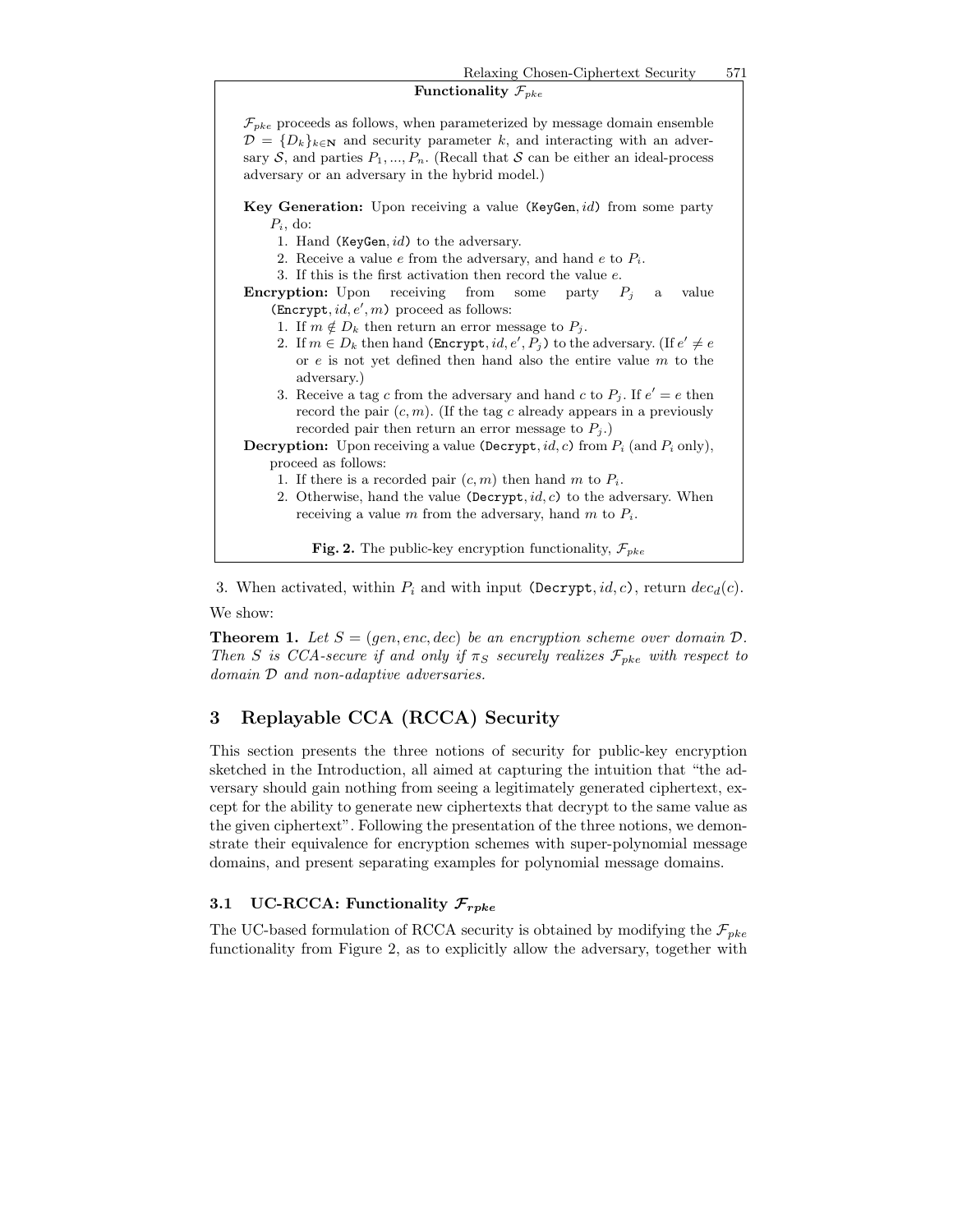the environment, to generate ciphertexts that decrypt to the same values as legitimately generated ciphertexts. Specifically, the new functionality,  $\mathcal{F}_{r p k e}$ , modifies step 2 of the Decryption stage in Figure 2 in which the decrypting party asks to decrypt a ciphertext that was not legally generated by the functionality. In this case,  $\mathcal{F}_{rpke}$  allows the adversary to fix the decrypted value to be the same as a previously encrypted value (without letting the adversary know what this value is). Thus, functionality  $\mathcal{F}_{r p k e}$  is defined identically to  $\mathcal{F}_{p k e}$  from Figure 2 except that step 2 of the Decryption stage is re-defined as follows:

**Decryption:** Upon receiving a value (Decrypt,  $id, c$ ) from  $P_i$  (and  $P_i$  only), proceed as follows:

- 1. If there is a recorded pair  $(c, m)$  then hand m to  $P_i$ .
- 2. Otherwise, hand the value (Decrypt,  $id, c$ ) to the adversary, and receive a value  $(\alpha, v)$  from the adversary. If  $\alpha = \text{plaintext}$  then hand v to  $P_i$ . If  $\alpha$ ='ciphertext' then find a stored pair  $(c', m)$  such that  $c' = v$ , and hand m to  $P_i$ . (If no such  $c'$  is found then halt.)

In the following definition we use the transformation from an encryption scheme S into a protocol  $\pi_S$  as described in the previous section.

## **Definition 2.** Let S be an encryption scheme. We say that S is UC-RCCA secure if protocol  $\pi_S$  securely realizes  $\mathcal{F}_{r p k e}$  with respect to non-adaptive adversaries.

Remark: We stress that protocol  $\pi_S$  is only required to realize  $\mathcal{F}_{r p k e}$  with respect to non-adaptive adversaries. Realizing  $\mathcal{F}_{r p k e}$  with respect to *adaptive* adversaries is a considerably stronger requirement. Indeed, using the techniques of [22], it can be shown that no protocol  $\pi_S$  can realize  $\mathcal{F}_{rpke}$  with respect to adaptive adversaries, for any scheme S. Realizing  $\mathcal{F}_{rpke}$  with respect to adaptive adversaries requires additional mechanisms, such as forward secure encryption or highly interactive solutions based on non-committing encryption.

### 3.2 NM-RCCA and IND-RCCA: The RCCA games

This section presents two notions of security for encryption schemes, that are formulated via relaxed versions of the CCA game (See Figure 1 in Section 2), and demonstrates the equivalence of these notions to the UC-RCCA formulation for encryption schemes with super-polynomial domains. The two notions are called IND-RCCA and NM-RCCA, and are defined via the IND-RCCA game and the NM-RCCA game, respectively.

The IND-RCCA game (see Figure 3) differs from the CCA game in one point: When the adversary generates a (decrypt, c) request, the answer is test whenever c decrypts to either  $m_0$  or  $m_1$ . Roughly speaking, this captures the intuition that "the ability to generate different ciphertexts that decrypt to the same values as a given ciphertext should not help the adversary to win the game." (As we demonstrate below, in the case of large message spaces, this intuition is supported by the equivalence between IND-RCCA and UC-RCCA.)

The NM-RCCA game is identical to the IND-RCCA game (Figure 3), with the exception that the guessing stage is defined as follows: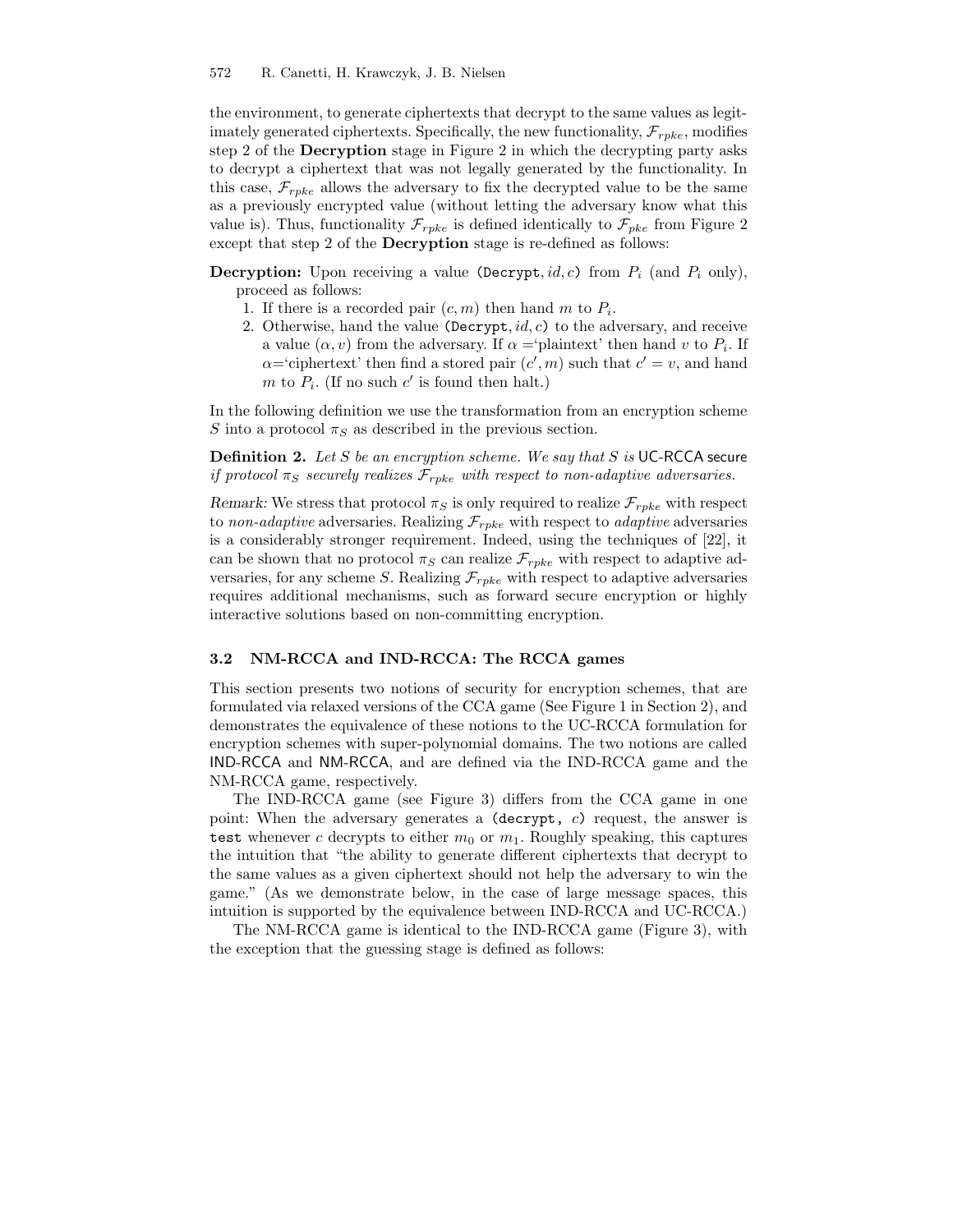#### Relaxing Chosen-Ciphertext Security 573 The IND-RCCA game

## The game proceeds as follows, given an encryption scheme  $S = (gen, enc, dec)$  over a domain ensemble D, an adversary F, and value k for the security parameter.

**Key generation:** Run  $(e, d) \leftarrow gen(1^k)$ , and give e to F.

- First decryption stage: When  $F$  queries (ciphertext, c), compute  $m = dec_d(c)$  and give m to F.
- Encryption stage: When  $F$  queries (test messages,  $m_0, m_1$ ), with  $m_0, m_1 \in D_k$ , and  $m_0 \neq m_1$ , compute  $c^* = enc_e(m_b)$  where  $b \stackrel{\text{R}}{\leftarrow} \{0,1\}$ , and give  $c^*$  to  $F$ . (This step is performed only once.)
- Second decryption stage: When  $F$  queries (ciphertext, c) after  $c^*$  is defined, compute  $m = dec_d(c)$ . If  $m \in \{m_0, m_1\}$  then give test to F. Otherwise, give m to F.
- Guessing stage: When  $F$  outputs (guess,  $b'$ ), the outcome of the game is determined as follows. If  $b' = b$  then F wins the game. Otherwise, F loses the game.

Fig. 3. The IND-RCCA game

Guessing stage for NM-RCCA: When  $F$  outputs (guess,  $c$ ), the outcome of the game is determined as follows. Compute  $m = dec_d(c)$ ; if  $m = m_{1-b}$ then  $F$  wins the game. Otherwise,  $F$  loses the game.

In order to consider F successful we require it to output an encryption of  $m_{1-b}$ . Changing this requirement to explicitly output  $m_{1-b}$  would result in a reformulation of IND-RCCA. Thus the difference from IND-RCCA is in the fact that  $F$ is only required to output an encryption of  $m_{1-b}$ , without necessarily being able to explicitly output  $m_{1-b}$  (or, equivalently, b). As we demonstrate below, this added strength relative to IND-CCA is significant for small message domains. The formulation of the attacker's goal in the NM-RCCA definition follows the non-malleability approach (and hence the name); see the discussion below.

**Definition 3.** An encryption scheme S is said to be IND-RCCA secure (resp.,  $NM-RCCA$  secure) if any polynomial-time adversary  $F$  wins the  $IND-RCCA$ game of Figure 3 (resp., the NM-RCCA game) with probability that is at most negligibly more than one half.

Discussion. The formulation of NM-RCCA is syntactically different than the usual formulation of definitions of non-malleability. We thus provide an intuitive explanation as to why NM-RCCA indeed captures the non-malleability requirement, in spite of its different formalization. Roughly speaking, an encryption scheme is called non-malleable [12, 3] if it is infeasible for an adversary to output ciphertexts which decrypt to plaintexts that satisfy some (non-trivial) relation with the plaintext encrypted under a given "challenge ciphertext"  $c^*$ . (A bit more precisely, the attacker is not given the plaintext encrypted under  $c^*$  but she may choose the probability distribution under which this plaintext is taken. Thus, "trivial relations" are those that hold for randomly chosen elements from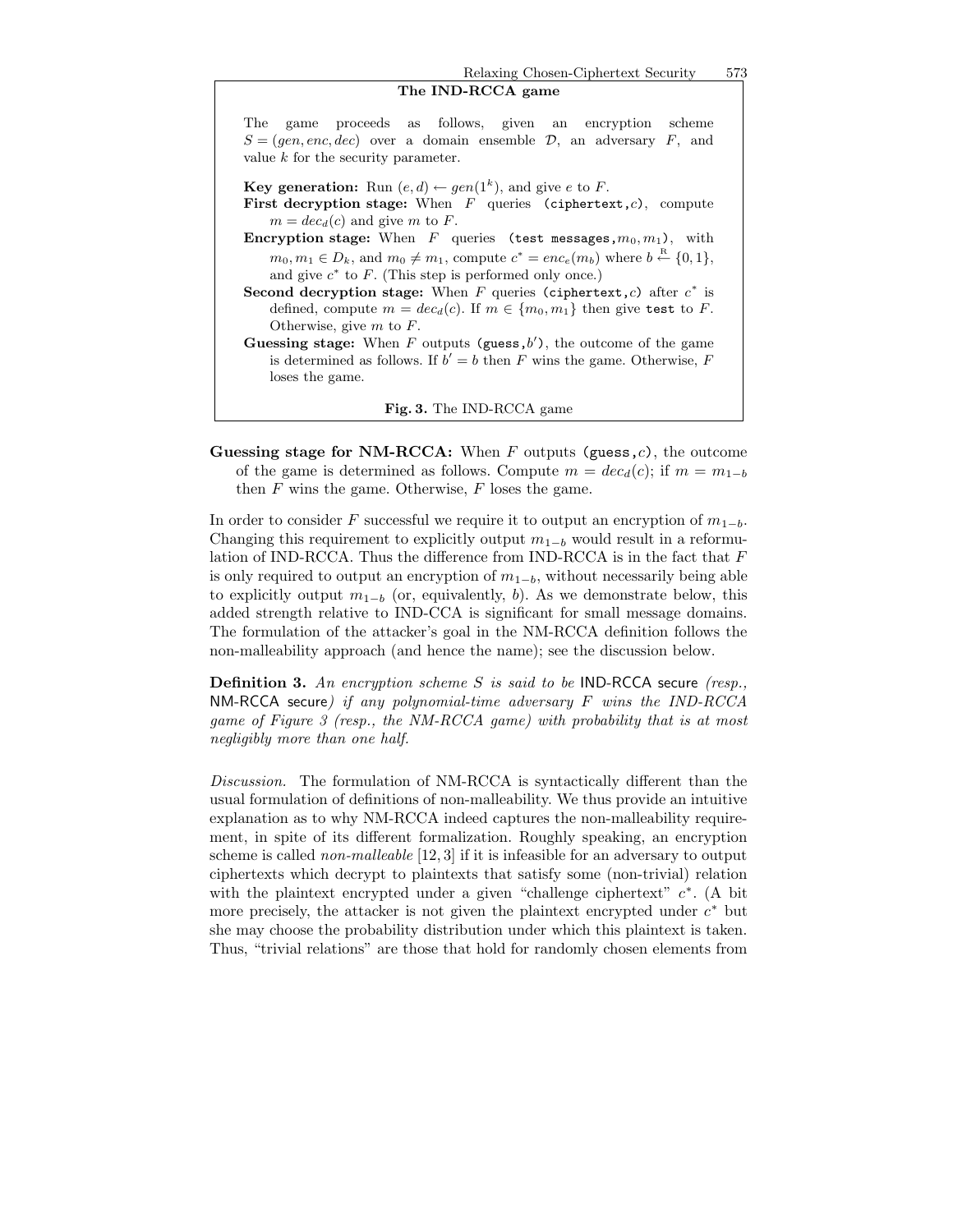this distribution.) In the case of non-malleability under chosen-ciphertext attacks (NM-CCA) the only restriction on the attacker is that it is not allowed to include the ciphertext  $c^*$  as one of its output ciphertexts (otherwise, the attacker could always output  $c^*$  and satisfy the "equality" relation.)

In our formulation of NM-RCCA we use the above non-malleability approach to capture our intuition behind the "replayable CCA" notion. The idea is to relax NM-CCA so that there is only one form of malleability allowed to the attacker: outputting a ciphertext that decrypts to the same plaintext as  $c^*$ . In other words, the attacker is considered successful as long as it uses any relation other than the "equality" relation. Now, if we carry this idea to the case where the probability distribution  $P$ , from which the plaintext to be encrypted as  $c^*$ is selected, is of the special form  $\mathcal{P} = \{\{m_0, m_1\}, Prob(m_0) = Prob(m_1) = 1/2\}$ , with  $m_0, m_1$  chosen by the attacker, then we obtain our "non-malleability game" NM-RCCA. Beyond this intuition and relationship to general non-malleability, the main source of confidence for this definition comes from its equivalence (at least over super-polynomial domains) with the UC-RCCA notion which captures in a more explicit way the "intuitive semantics" of RCCA.

#### 3.3 Equivalence for large message domains

**Theorem 2.** Let S be an encryption scheme whose domain ensemble  $D$  is superpolynomial in size. Then the following three conditions are equivalent:  $(I)$  S is UC-RCCA secure; (II) S is NM-RCCA secure; (III) S is IND-RCCA secure.

#### 3.4 Polynomial message domains

In Theorem 2 it was proved that for super-polynomial domain ensembles, the notions UC-RCCA, NM-RCCA and IND-RCCA are equivalent. Here we show that this premise is necessary. As mentioned in the proof of Theorem 2 it holds for all domain ensembles that UC-RCCA implies NM-RCCA and that NM-RCCA implies IND-RCCA. A minimal assumption for separating is therefore that there exist IND-RCCA secure encryption schemes in the first place. We do not know whether UC-RCCA and NM-RCCA are equivalent for polynomial domain ensembles.

**Theorem 3.** For all polynomial-size domain ensembles  $\mathcal{D}$ , if there exists an  $IND-RCCA$  secure encryption scheme with domain ensemble  $D$ , then there exists an IND-RCCA secure encryption scheme with domain ensemble D which is not NM-RCCA secure.

For the proof, let  $S = (gen, enc, dec)$  be an IND-RCCA secure encryption scheme with polynomial-size domain ensemble  $\mathcal{D} = \{D_k\}$ . Consider the encryption scheme  $S' = (gen', enc', dec')$ , where  $gen' = gen$ ,  $enc'_e(m) = enc(m)_e enc_e(n)$ for  $n \in_R \mathcal{D}_k \setminus \{m\}$ , and  $dec'_d(c_1, c_2) = dec_d(c_1)$ . We claim that S' is IND-RCCA secure but not NM-RCCA secure. See details in [8].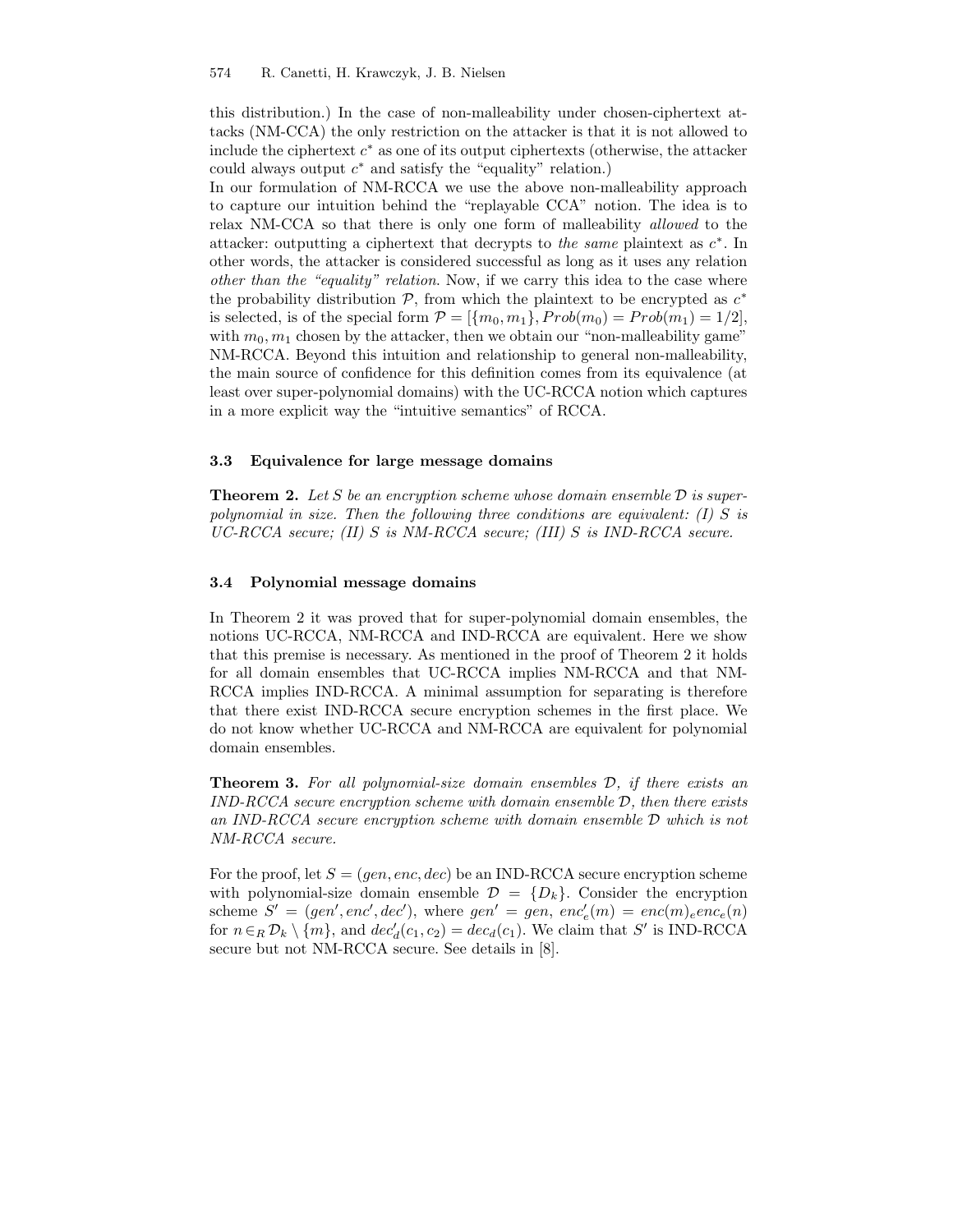## 4 Between RCCA and CCA security: Detectable RCCA

In this section we investigate the relations between RCCA security and CCA security, and introduce the notion(s) of "detectable RCCA". In particular, we establish the relationship between RCCA security and the relaxation of CCA security presented in  $[19, 24, 1]$ . These results include a (strict) separation between these notions, and consequently between RCCA and CCA security. In particular, this demonstrates that there exist encryption schemes that are not secure in the sense of the definitions from [19, 24, 1] and yet are sufficiently secure for most practical applications of CCA secure encryption. We complement these findings by showing (Section 4.3) how to construct a CCA-secure scheme (with any domain size) from any RCCA-secure scheme whose domain size is exponential in the security parameter. This transformation uses symmetric encryption and message authentication only, thus demonstrating that once RCCA security is obtained for large enough message spaces, CCA security can be obtained with moderate overhead (and without further assumptions).

Remark. Due to the equivalence between the notions of IND-RCCA, NM-RCCA and UC-RCCA security for super-polynomial domain ensembles (Theorem 2), we will usually refer to these notions under the generic term of RCCA security, and assume, for simplicity, super-polynomial domains (except if otherwise stated).

### 4.1 Detectable RCCA

The first and obvious fact to observe regarding the relation between RCCA and CCA security is that the former is strictly weaker than the latter. Indeed, a simple inspection of the definitions of CCA and RCCA security shows that any scheme that is CCA-secure is also RCCA-secure (under any of the definitions of RCCA security from Section 3). On the other hand, there are simple examples of encryption schemes that are RCCA but not CCA secure. One such example was mentioned in the introduction in which a CCA-secure scheme is modified by instructing the (modified) encryption to append a '0' bit to each ciphertext, and defining the (modified) decryption algorithm to ignore this bit. It is easy to see that the obtained scheme is not CCA but it does satisfy our definition(s) of RCCA security. Other examples exist. Specifically, consider the usual practice of allowing encryption schemes to add arbitrary padding to ciphertexts and later discard this padding before performing decryption. (This padding is usually required in order to align the length of ciphertexts to a prescribed length-boundary – e.g., to a multiple of 4 bytes.) Other examples include encryption schemes that naturally allow for more than one representation of ciphertexts, such as the endianess example in the introduction, or the example in [24] related to dual point representations in elliptic-curve cryptosystems.

All these examples have the property that given a certain ciphertext c, anyone can easily produce a different ciphertext  $c'$  that decrypts to the same plaintext (e.g., by changing the endianess representation or modifying the padding). Also common to these examples is the fact that if someone (say, the attacker) indeed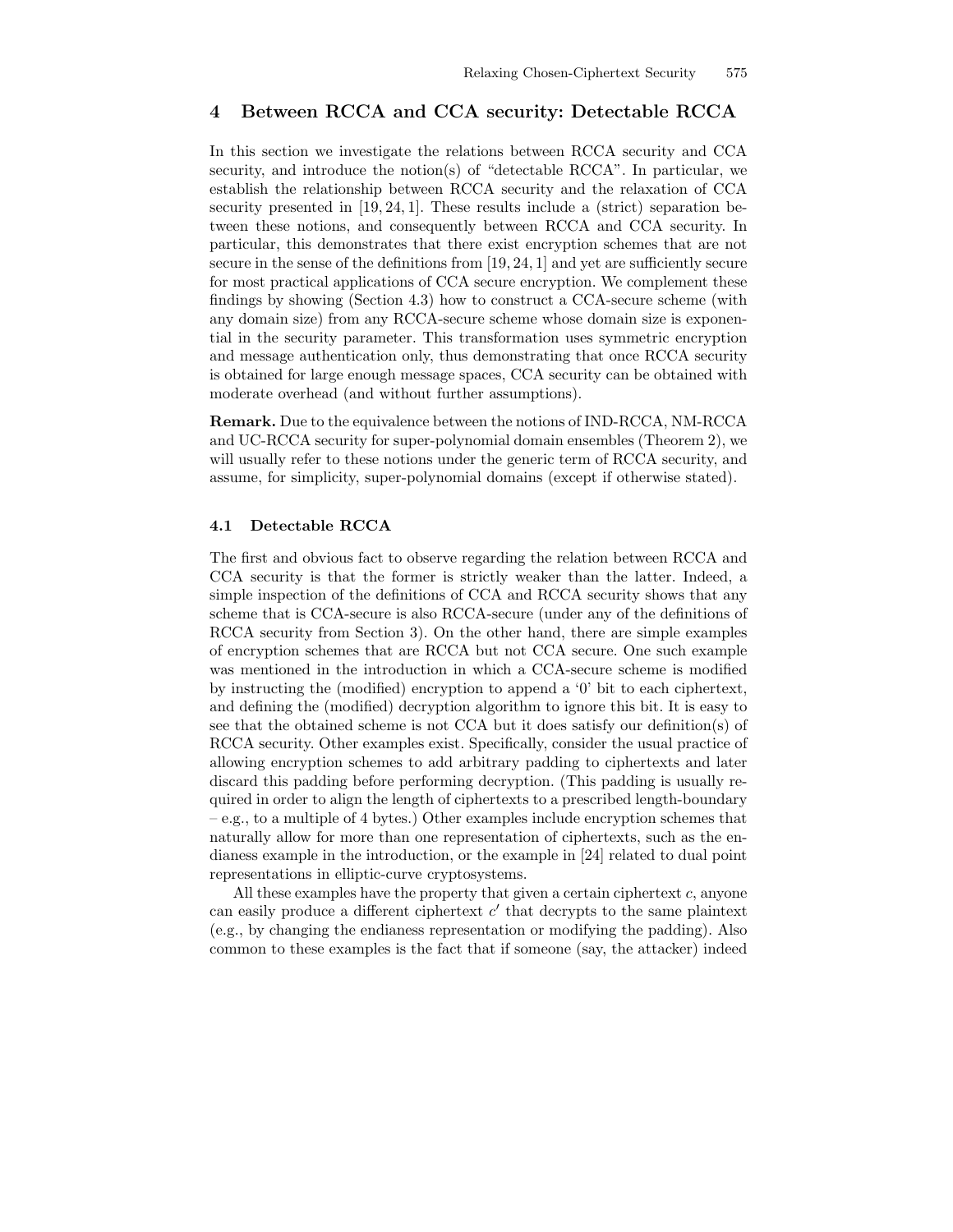modifies a ciphertext  $c$  into a ciphertext  $c'$  in one of the above ways then  $c$ and  $c'$  satisfy a relation that is easy to test with the sole knowledge of the public key. This fact (and the realization that these "syntactic deficiencies" do not seem to effect the actual security of these encryption schemes when used in many applications) has motivated the introduction of the relaxations of CCA security presented in  $[19, 24, 1]$  and mentioned in the introduction. Essentially, all these notions allow for "replay" of plaintexts by modifying the ciphertext, but restrict the allowed modifications to be efficiently detectable given the public key. RCCA further relaxes this requirement by allowing any form of ciphertext modification that do not change the plaintext, without insisting in the ability to detect such a replay. (Indeed, as argued in the introduction and demonstrated in Section 5, RCCA security is sufficient for many applications that use CCA secure encryption.)

A natural question that arises from this discussion is whether RCCA security is truly more relaxed than the notions considered in [19, 24, 1], namely, is there an RCCA-secure scheme for which the modification of ciphertexts is not "publicly detectable"? Here we provide a positive answer to this question. We start by formalizing some of the notions discussed above.

**Definition 4.** Let  $S = (gen, enc, dec)$  be be an encryption scheme.

- 1. We say that a family of binary relations  $\equiv_e$  (indexed by the public keys of S) on ciphertext pairs is a compatible relation for S if for all key-pairs  $(e,d)$ of S we have:
	- (a) For any two ciphertexts c, c', if  $c \equiv_e c'$  then  $dec_d(c) = dec_d(c')$ , except with negligible probability over the random choices of algorithm dec.
	- (b) For any plaintext  $m$  in the domain of  $S$ , if  $c$  and  $c'$  are two ciphertexts obtained as independent encryptions of m (i.e., two applications of algorithm enc on m using independent random bits), then  $c \equiv_e c'$  only with negligible probability.
- 2. We say that a relation family as above is publicly computable (resp. secretly computable) if for all key pairs  $(e,d)$  and ciphertext pairs  $(c, c')$  it can be determined whether  $c \equiv_e c'$  using a probabilistic polynomial time algorithm taking inputs  $(e, c, c')$  (resp.  $(e, d, c, c')$ ).
- 3. We say that  $S$  is publicly-detectable replayable-CCA (pd-RCCA) if there exists a compatible and publicly computable relation family  $\equiv_e$  such that S is secure according to the standard definition of CCA with the following modification to the CCA game from Figure 1: if, after receiving the challenge ciphertext c ∗ , the adversary queries the decryption oracle on a ciphertext c such that  $c \equiv_e c^*$  then the decryption oracle returns test.

Similarly, we say that S is secretly-detectable replayable-CCA (sd-RCCA) if the above holds for a secretly computable relation family  $\equiv_e$ .

The reader can verify that the notion of pd-RCCA is essentially equivalent to the notions of loose ciphertext-unforgeability, benign malleability, and generalized CCA security, presented, respectively, in [19, 24, 1]. The term "compatible relation" is adapted from [24] where it is defined without item 1(b). Indeed,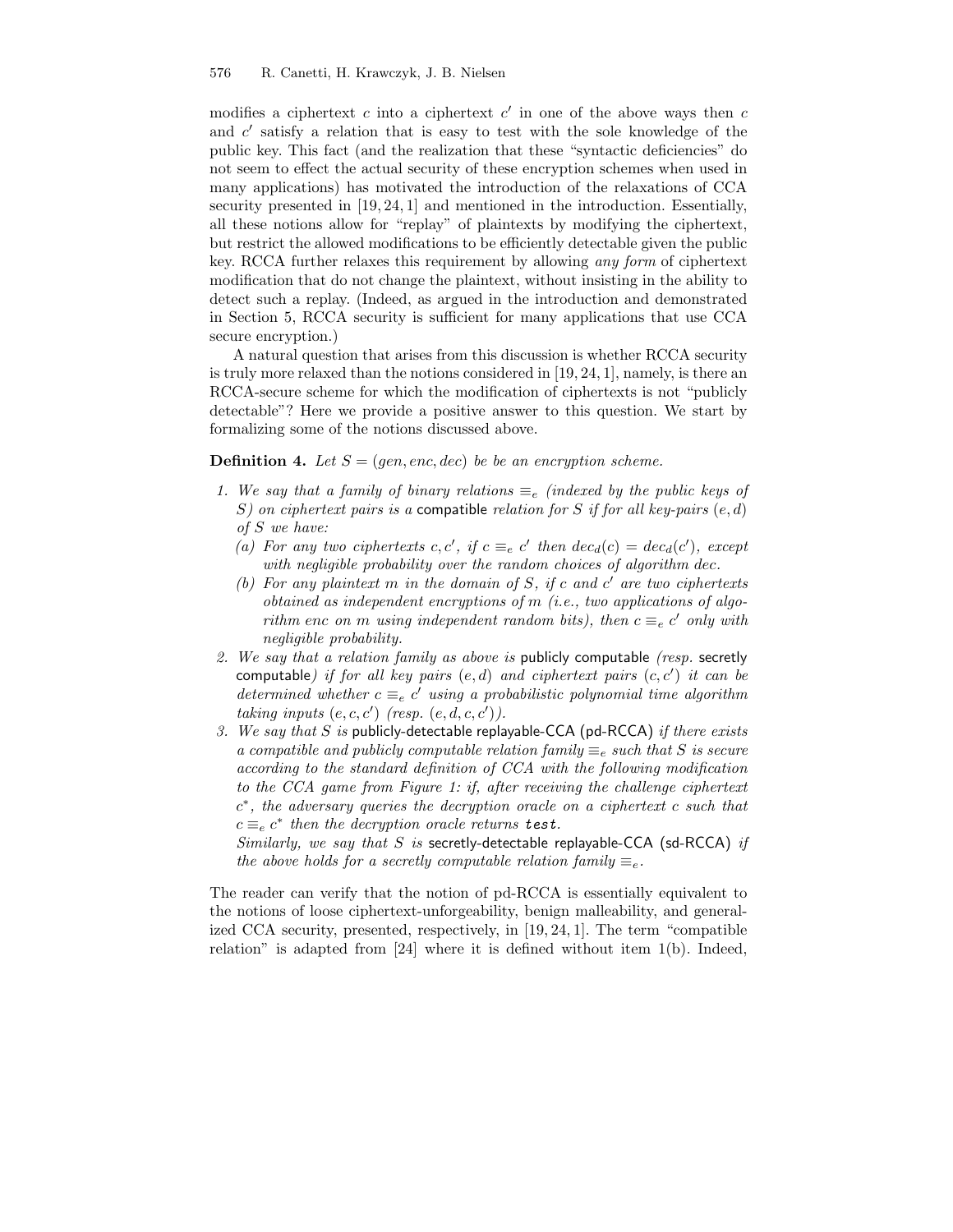in the case of "public detectability" this requirement is redundant as it follows from the semantic security of the encryption scheme. In contrast, it is significant in the case of "secret detectability"; without it this notion is trivially equivalent to RCCA. More significantly, requirement 1(b) captures the intuition that "detectability" is useful as long as it can tell apart legitimately generated ciphertexts from those that are created by "mauling" a given (legitimate) ciphertext. We expand on this aspect in [8].

#### 4.2 Relations among notions of detectable RCCA

Here we investigate the relations among the different flavors of detectable RCCA security, and between these and CCA security. We show:

**Theorem 4.**  $CCA \Rightarrow pd-RCCA \Rightarrow sd-RCCA \Rightarrow RCCA$ . If RCCA-secure encryption schemes with super-polynomial message space exist then the first two implications are strict.

It is easy to see that any encryption scheme that is CCA secure is also pd-RCCA (simply consider the equality relation as a compatible relation). Also, immediate from the definition we get that pd-RCCA implies sd-RCCA. On the other hand, as discussed above, any CCA-secure scheme can be transformed into a pd-RCCA scheme that is not CCA by appending to the ciphertext a "dummy bit" that is ignored by the decryption operation. Therefore, we get a strict separation between CCA and pd-RCCA security. In [8] we provide examples that separate between sd-RCCA and pd-RCCA.

Remark: The above results leave the open question of whether one can separate between sd-RCCA and RCCA. An interesting related question is whether there exist RCCA-secure encryption schemes, where anyone can "randomize" a given ciphertext  $c$  to another ciphertext  $c'$  so that  $c'$  looks like an "honestly generated ciphertext", even when given the decryption key. In particular,  $c$  and  $c'$  should not be "linkable" in any way. We call such encryption schemes *randomizable*. On the other hand, given an RCCA encryption scheme that can encrypt long

messages (say,  $O(k)$ -bit messages where k is the security parameter), one can easily obtain an sd-RCCA scheme by appending a fresh random (and sufficiently long) tag to each message before encryption. Replay of ciphertexts can then be privately detected by decrypting and comparing the received tag to previously received tags.

## 4.3 From RCCA security to CCA security

This section demonstrates that the existence of an RCCA secure public-key encryption scheme with large message domain implies the existence of a CCA secure public-key encryption scheme. To be precise, by large we will mean that the encryption scheme can encrypt messages of length  $k$ , where  $k$  is the security parameter.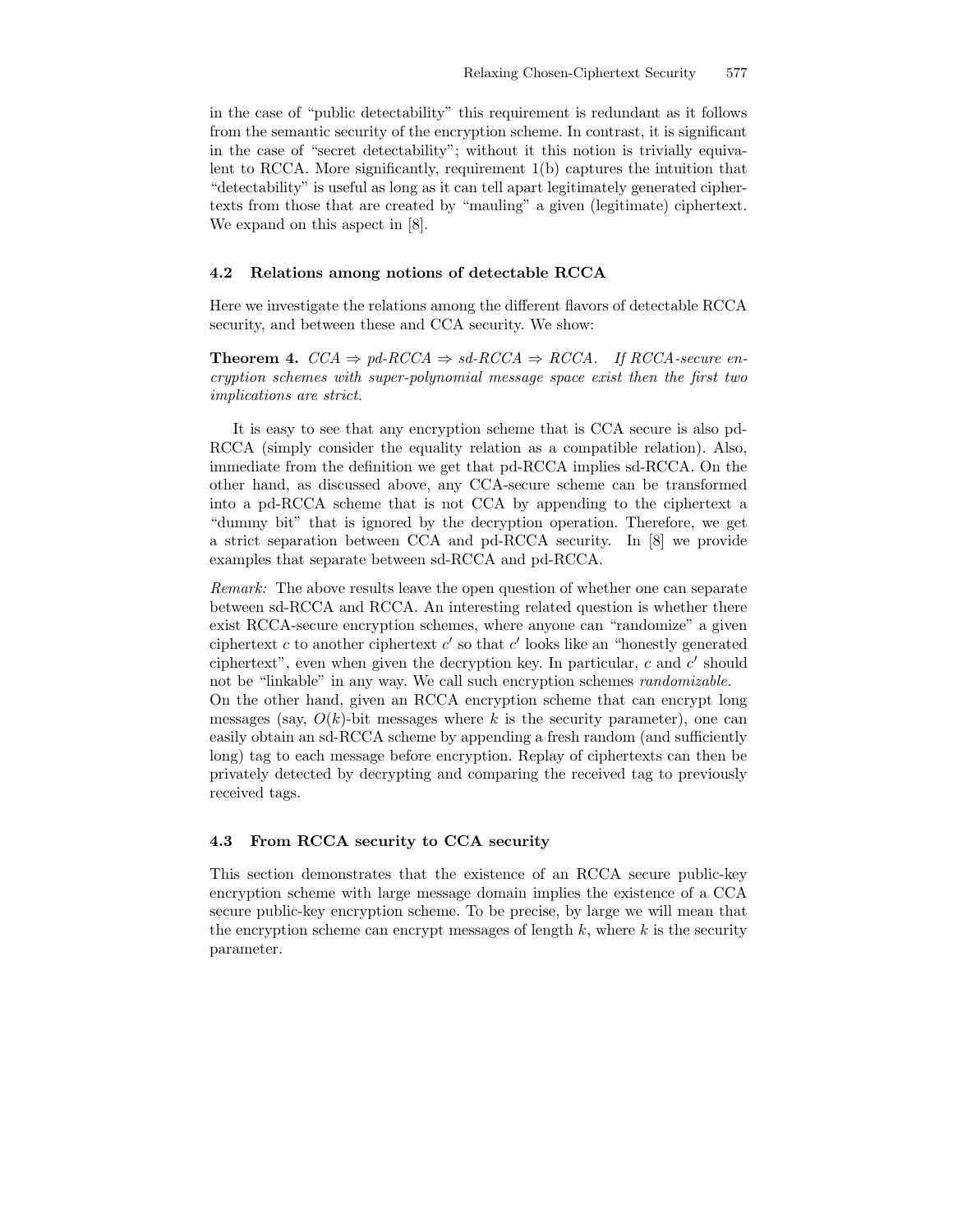#### 578 R. Canetti, H. Krawczyk, J. B. Nielsen

The construction consists of two steps. First we recall that the existence of any secure encryption scheme implies the existence of a CCA secure symmetric encryption scheme. We then show how to combine an RCCA secure public-key encryption scheme with large domain and a CCA secure symmetric encryption scheme to obtain a CCA secure public-key encryption scheme. The first step is very inefficient, whereas the second step results in an efficient encryption scheme if the RCCA secure public-key encryption scheme and the CCA secure symmetric encryption scheme are both efficient.

For the first step, if an RCCA secure public-key encryption scheme (gen, enc, dec) exists, then a one-way function exists, e.g. the function  $(e, d) = gen(r)$ , where r is the random bits used in generating  $(e, d)$ . Now, the existence of a one-way function through a series of well-known reductions implies the existence of a CCA secure symmetric encryption scheme  $(E, D)$  encrypting unbounded length messages.<sup>5</sup> To prepare for the second step, let  $l(k)$  denote the key-length of  $(E, D)$  as a function of the security parameter k and consider the public-key encryption scheme  $(\overline{gen}, enc, dec)$  given by

$$
\overline{gen}(1^k) = gen(1^{\max(k,l(k))}).
$$

Clearly  $(\overline{gen}, enc, dec)$  is RCCA secure if  $(gen, enc, dec)$  is RCCA secure. Furthermore,  $(\overline{gen}, enc, dec)$  can encrypt messages of length  $l(k)$ . In the following we will therefore assume that we have access to a CCA secure symmetric encryption scheme  $(E, D)$  with key-length l and an RCCA secure public-key encryption scheme (gen, enc, dec) capable of encrypting messages of length l.

Consider then the public-key encryption scheme  $(qen, \overline{enc}, \overline{dec})$  given by

$$
\overline{enc}_e(m) = [K \stackrel{\text{R}}{\leftarrow} \{0,1\}^{l(k)}; c_1 = enc_e(K); c_2 = E_K(c_1||m) : (c_1, c_2)],
$$

 $\overline{dec}_d(c_1, c_2) = [K \leftarrow dec_d(c_1); c'_1 || m = D_K(c_2); \text{if } c'_1 \neq c_1 \text{ then } m \leftarrow \texttt{invalid}: m]$ .

This construction of  $(qen, \overline{enc}, \overline{dec})$  resembles the usual extension of a CCA secure public-key encryption scheme with a CCA secure symmetric encryption scheme for doing hybrid encryption. The only difference is the encryption of  $c_1$  under the symmetric key. This encryption of  $c_1$  functions as a MAC which protects against 'mauling' of  $c_1$ . Indeed, if one is not interested in hybrid encryption but only in obtaining CCA security, the encryption of m could be done as  $c_1 = enc_e(K||m); c_2 = mac_K(c_1)$ , where mac is a strong message authentication code. The proof would follow the same lines as the proof of the following theorem.

**Theorem 5.** If  $(E, D)$  is a CCA secure symmetric encryption scheme with keylength l and (gen, enc, dec) is an RCCA secure public-key encryption scheme capable of encrypting messages of length l, then the public-key encryption scheme  $(qen, \overline{enc}, dec)$  is CCA secure.

<sup>5</sup> I.e., the encryption scheme itself does not contain any bound on the message-length. However, under attack by a given adversary  $F$  the length of the messages encrypted is of course bounded by a polynomial as  $F$  is required to be PPT.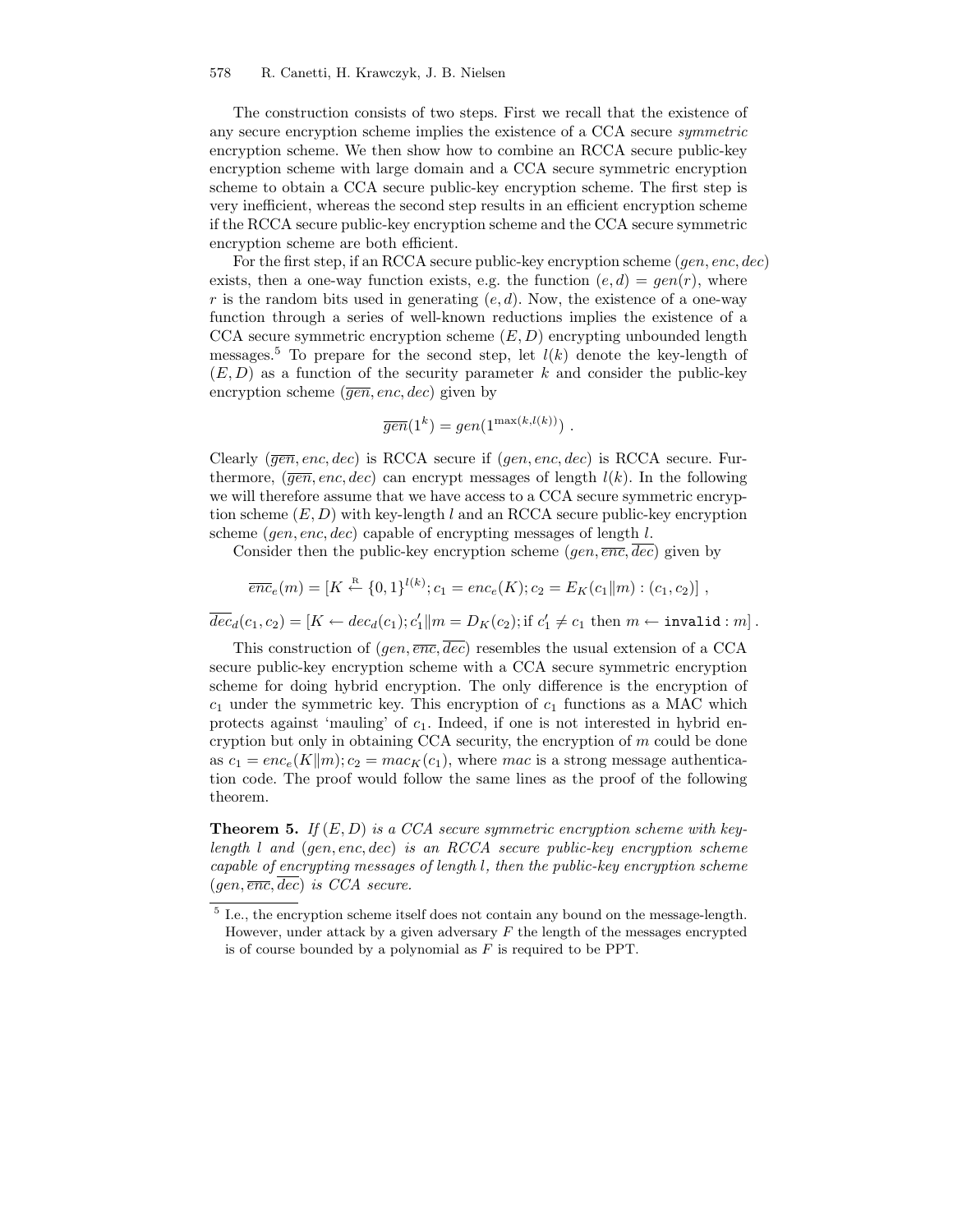## 5 Using RCCA security

This section demonstrates the power of RCCA security by proving its sufficiency for several core applications of public key encryption. Prior proofs for the security of these applications relied on the CCA security (or, in some cases, on the pd-RCCA security) of the underlying encryption schemes.

We first demonstrate that RCCA security suffices for achieving secure communication channels, in exactly the same way that CCA does. That is, we show that the natural protocol of [7] for realizing secure channels given access to  $\mathcal{F}_{pke}$ remains secure even if  $\mathcal{F}_{pke}$  is replaced with  $\mathcal{F}_{rpke}$ . Next, we consider the simple key-exchange protocol of [10] based on any CCA-secure encryption scheme. We show that this protocol remains secure even when the underlying encryption is RCCA. A similar result is demonstrated with respect to the password-based key exchange protocol of Halevi and Krawczyk [17]. Finally, we demonstrate that the hybrid encryption paradigm can be based on RCCA security rather than CCA security. (Hybrid encryption calls for encrypting a key  $k$  using an asymmetric encryption and then encrypting a long message using symmetric encryption with key  $k$ .) For lack of space, these results are deferred to [8].

As shown by these results, RCCA security is adequate for most typical encryption applications. Yet, it should be stressed that RCCA cannot be considered as a "drop-in" replacement for all applications of CCA. As pointed out in the introduction, if any such application makes decisions based on the ciphertext strings themselves (e..g compares them), rather than just using the ciphertexts as inputs to the decryption algorithm, then replacing CCA with RCCA may not be secure. It is indeed unusual that such examination of the ciphertext strings is performed by applications, yet this cannot be discounted. A simple example is a voting scheme where votes are encrypted and illegitimate duplicate votes are detected via ciphertext comparison.

## References

- 1. JH An, Y. Dodis, and T. Rabin, "On the Security of Joint Signature and Encryption", in Eurocrypt '02, pages 83–107, 2002. LNCS No. 2332.
- 2. M. Bellare, R. Canetti and H. Krawczyk, "A modular approach to the design and analysis of authentication and key-exchange protocols", 30th STOC, 1998.
- 3. M. Bellare, A. Desai, D. Pointcheval, and P. Rogaway, "Relations Among Notions of Security for Public-Key Encryption Schemes", Advances in Cryptology - CRYPTO'98 Proceedings, Lecture Notes in Computer Science Vol. 1462, H. Krawczyk, ed., Springer-Verlag, 1998.
- 4. M. Bellare and C. Namprempre, "Authenticated encryption: Relations among notions and analysis of the generic composition paradigm", Advances in Cryptology - ASIACRYPT'00 Proceedings, Lecture Notes in Computer Science Vol. 1976, T. Okamoto, ed., Springer-Verlag, 2000.
- 5. Bellovin, S. M. and Merritt, M., "Encrypted key exchange: Password- based protocols secure against dictionary attacks", In Proceedings of the IEEE. Computer Society Symposium on Research in Security and Privacy 1992, pp. 72–84.
- 6. Bleichenbacher, D., "Chosen Ciphertext Attacks against Protocols Based on RSA Encryption Standard PKCS #1", Advances in Cryptology - CRYPTO'98